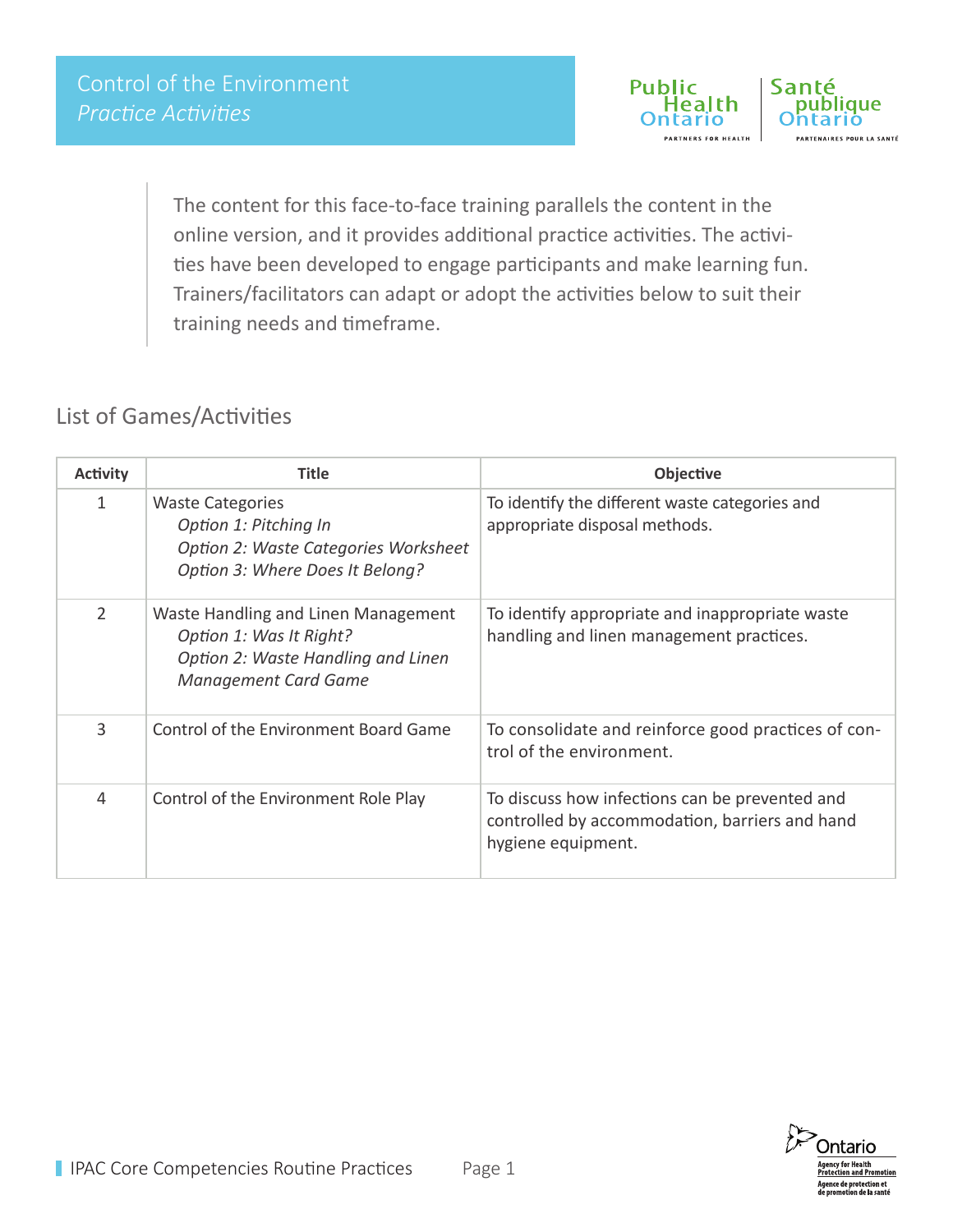



## Activity 1: Waste Categories

## *Option 1: Pitching In*

## **Objective**

To identify the different waste categories and appropriate disposal methods.

## **Materials/props**

- One set of coloured envelopes/plastic bags (one red; one yellow; one green, black or clear; and one marked "Sharps Container") per team.
- One set of Waste Items Cards per team.
- Activity 1 Feedback/Answers.

#### **Preparation**

- Prepare the envelopes/plastic bags for each team.
- Print the Waste Items Cards for each team.
- Print the Activity 1 Feedback/Answers for each team.

#### **Details**

- Help the participants to form teams of three or four.
- Give a set of cards and envelopes/bags to each team.
- Ask participants to sort the cards into the appropriate envelopes/bags.
- When a team finishes, give them the Activity 1 Feedback/Answers to check their answers.
- Discuss the results, using the Activity 1 Feedback/ Answers for reference.

- You may select or create cards to meet the participants' needs.
- You may also choose to create cards with images that are pertinent to participants.
- This activity can be timed; and the team that categorizes the waste items correctly in the shortest time wins.

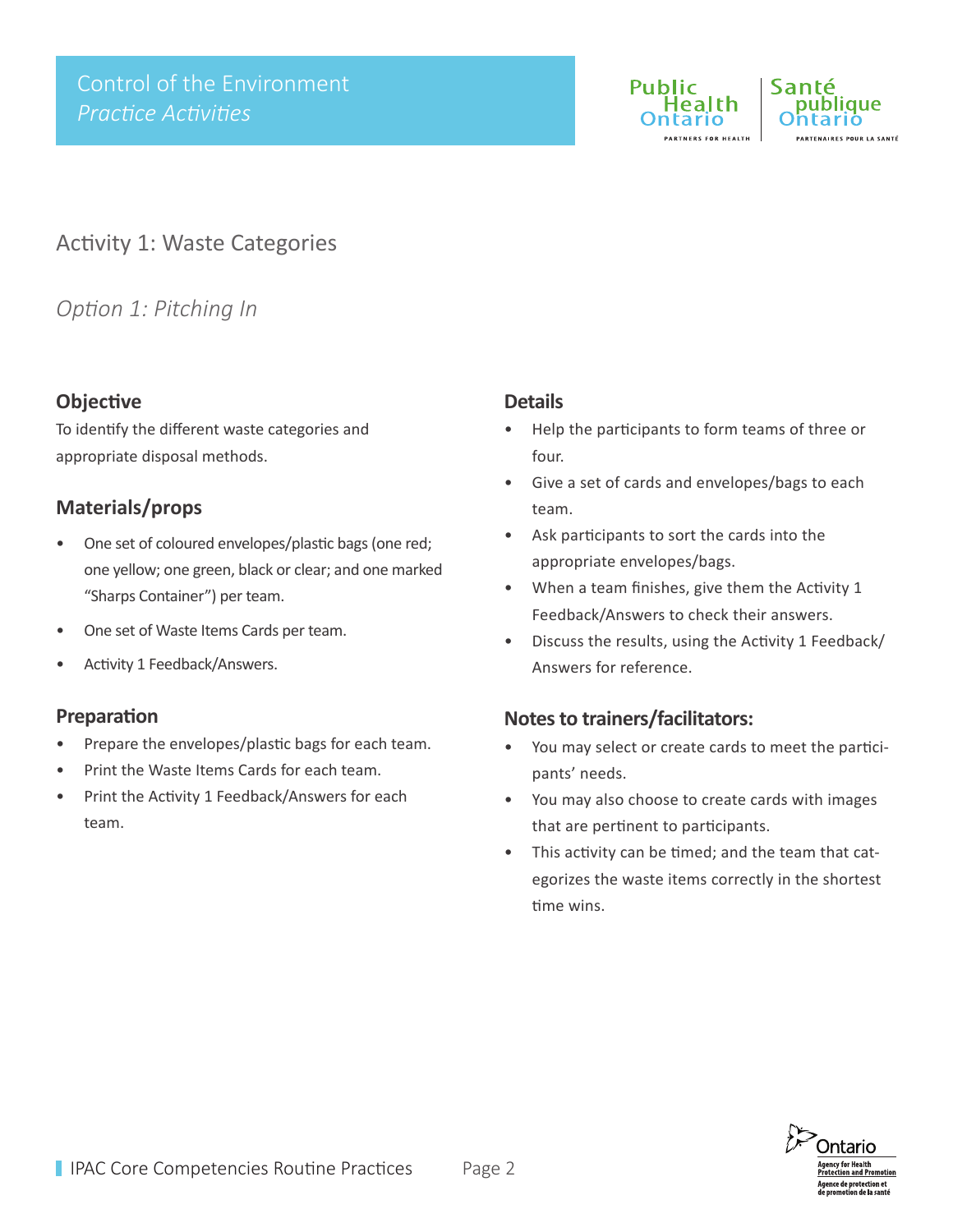Public<br>Health **Ontario** PARTNERS FOR HEALTH



## Waste Items Cards

| Empty IV bag                             | Broken glass                                 | Cotton-tipped swabs                   | Used disinfectant wipes                          |
|------------------------------------------|----------------------------------------------|---------------------------------------|--------------------------------------------------|
| Soiled gauze                             | Fingernail clippings                         | Disposable sheath for<br>thermometers | Used disposable gown                             |
| Tongue depressor                         | Suture needle                                | Empty, used urinary<br>catheter bag   | Used disposable face shield                      |
| Blood glucose test strip for<br>diabetes | Used injection needle                        | Extremely saturated wound<br>dressing | Used pair of disposable<br>goggles               |
| Urine test strip                         | <b>Used lancet</b>                           | Soiled infant diapers                 | Disposable suction<br>containers with body fluid |
| Used mask                                | Large sponge dripping with<br>blood          | Brief from an incontinent<br>resident | Human tissue from biopsy                         |
| Used razor                               | Human organ                                  | IV tubing                             | Used large blood spill kit                       |
| Used facial tissue                       | Expired bottle of alcohol-<br>based hand rub |                                       |                                                  |

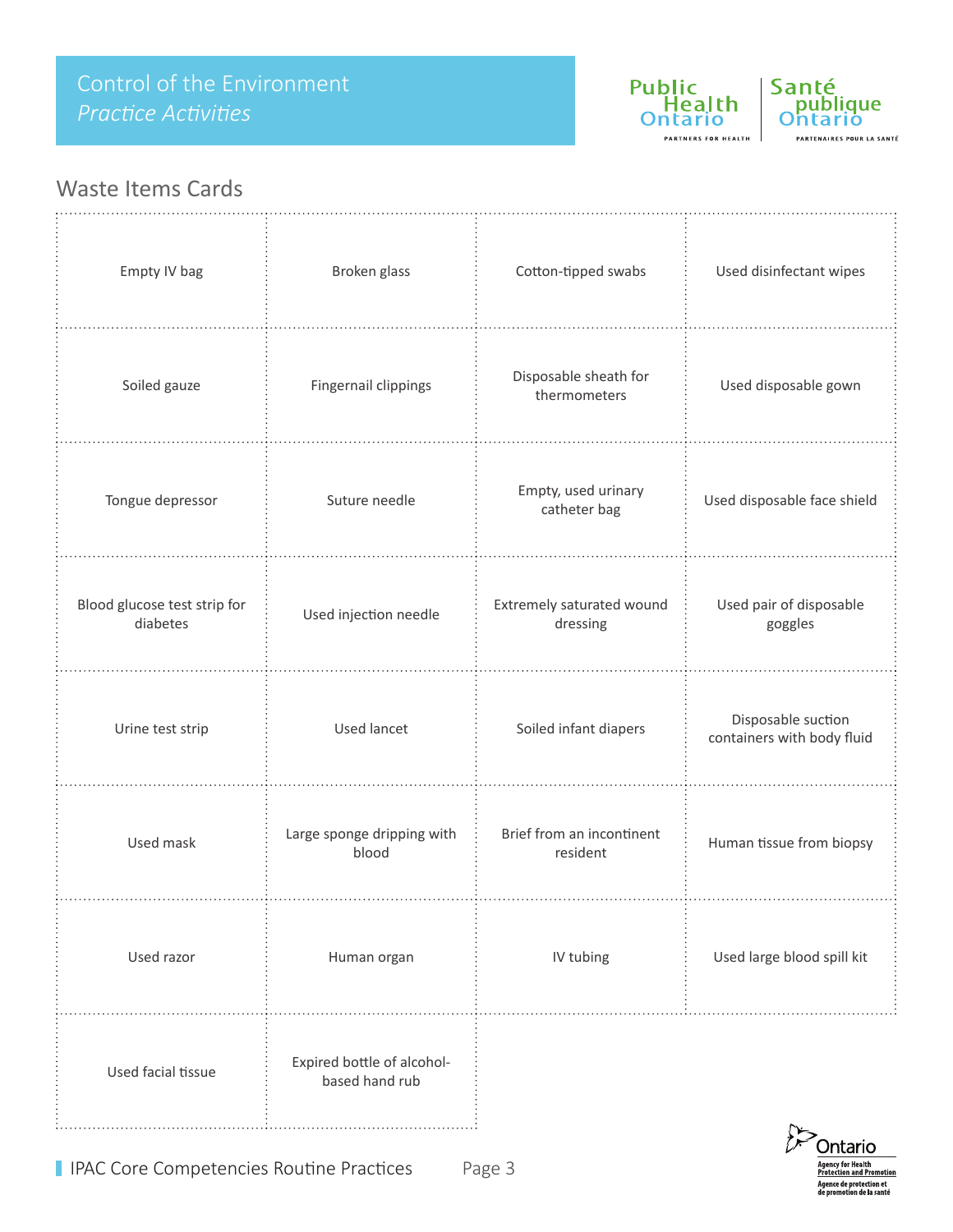



## Activity 1: Waste Categories

*Option 2: Waste Categories Worksheet* 

## **Objective**

To identify the different waste categories and appropriate disposal methods.

## **Materials/props**

- Waste Categories Worksheet.
- Pens or pencils.
- Activity 1 Feedback/Answers.

## **Preparation**

- Print sufficient copies of the worksheet.
- Gather pens or pencils.
- Prepare Activity 1 Feedback/Answers for projection onscreen, or print copies for distribution.

#### **Details**

- Distribute the worksheet to participants.
- Ask participants to indicate the appropriate disposal method for each waste item using a " $\checkmark$ ".
- Discuss the results using the Activity 1 Feedback/ Answers as a reference.

- This is an alternative to "Pitching In" and "Where Does It Belong".
- This is a paper-based activity.
- This activity can be done individually or in pairs.
- The Activity 1 Feedback/Answers can be projected onscreen or printed and distributed.

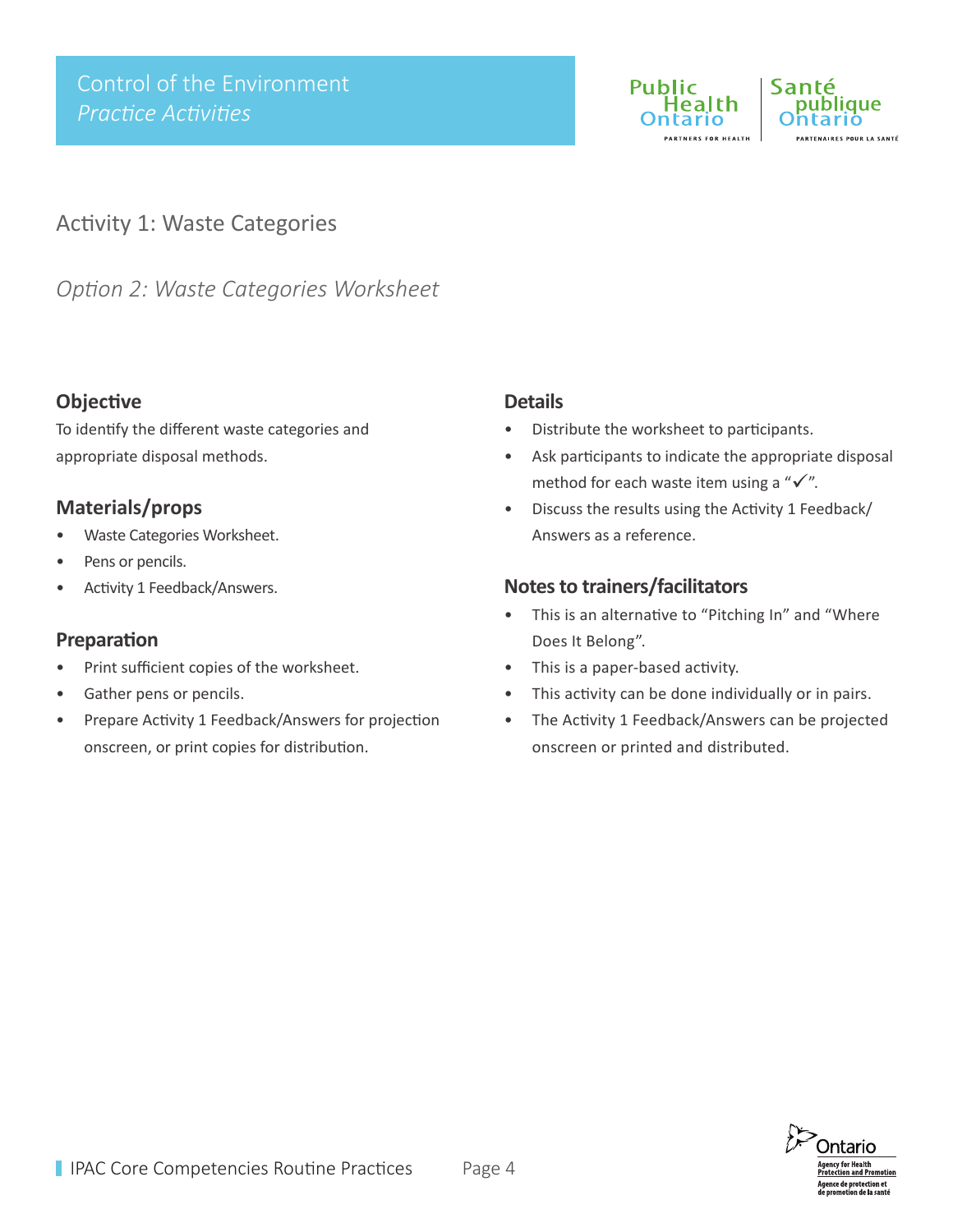



## Waste Categories Worksheet

*Put a "√" in the appropriate cell.* 

| <b>Waste Item</b>                             | <b>Red Bag</b> | <b>Yellow Bag</b> | Green/<br><b>Black/Clear Bag</b> | <b>Sharps Container</b> |
|-----------------------------------------------|----------------|-------------------|----------------------------------|-------------------------|
| Empty IV bag                                  |                |                   |                                  |                         |
| Soiled gauze                                  |                |                   |                                  |                         |
| Tongue depressor                              |                |                   |                                  |                         |
| Blood glucose test strip for diabetes         |                |                   |                                  |                         |
| Urine test strip                              |                |                   |                                  |                         |
| Used mask                                     |                |                   |                                  |                         |
| Used razor                                    |                |                   |                                  |                         |
| Cotton-tipped swabs                           |                |                   |                                  |                         |
| Disposable sheath for thermometers            |                |                   |                                  |                         |
| Empty, used urinary catheter bag              |                |                   |                                  |                         |
| Extremely saturated wound dressing            |                |                   |                                  |                         |
| Soiled infant diapers                         |                |                   |                                  |                         |
| Brief from an incontinent resident            |                |                   |                                  |                         |
| IV tubing                                     |                |                   |                                  |                         |
| Used facial tissue                            |                |                   |                                  |                         |
| Broken glass                                  |                |                   |                                  |                         |
| Fingernail clippings                          |                |                   |                                  |                         |
| Suture needle                                 |                |                   |                                  |                         |
| Used injection needle                         |                |                   |                                  |                         |
| <b>Used lancet</b>                            |                |                   |                                  |                         |
| Large sponge dripping with blood              |                |                   |                                  |                         |
| Human organ                                   |                |                   |                                  |                         |
| Used disinfectant wipes                       |                |                   |                                  |                         |
| Used disposable gown                          |                |                   |                                  |                         |
| Used disposable face shield                   |                |                   |                                  |                         |
| Used pair of disposable goggles               |                |                   |                                  |                         |
| Disposable suction containers with body fluid |                |                   |                                  |                         |
| Human tissue from biopsy                      |                |                   |                                  |                         |
| Used large blood spill kit                    |                |                   |                                  |                         |
| Expired bottle of alcohol-based hand rub      |                |                   |                                  |                         |

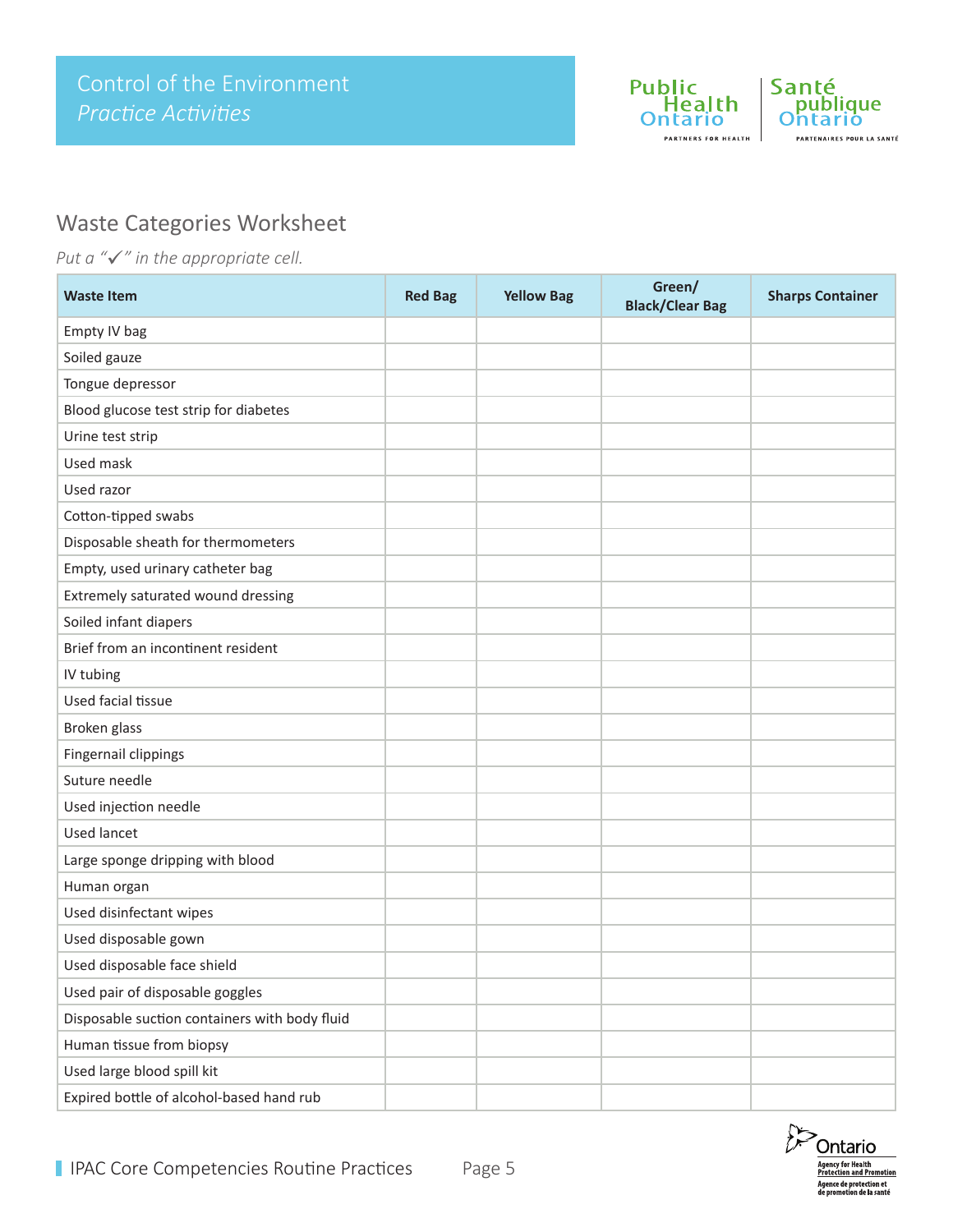



Activity 1: Waste Categories

*Option 3: Where Does It Belong?*

## **Objective**

To identify the different waste categories and appropriate disposal methods.

## **Materials/props**

- Three pieces of coloured paper (one red, one yellow, one green or black).
- A large image of a puncture-resistant sharps container.
- Waste Items Cards (see Option 1).
- Activity 1 Feedback/Answers.

## **Preparation**

- Prepare the coloured paper/image and the Waste Items Cards.
- Prepare Activity 1 Feedback/Answers for projection onscreen.

## **Details**

- Post the pieces of coloured paper and the image of the sharps container in different parts of the room.
- Shuffle the Waste Items Cards.
- Give each participant a card.
- Ask participants to take their Waste Item Card to its appropriate disposal area.
- Project the Activity 1 Feedback/Answers for checking of results.
- Ask participants in the wrong spot to move to the centre of the room.
- Discuss the results, using the Activity 1 Feedback/ Answers for reference.

- This is an alternative to "Pitching In" and "Waste Categories Worksheet." Use the cards from "Pitching in."
- This is a group activity. Group size should not exceed 30 unless you develop additional waste item cards.
- This activity is especially good for kinesthetic learners (those who learn by doing).
- Any new cards you develop should belong to different waste categories.

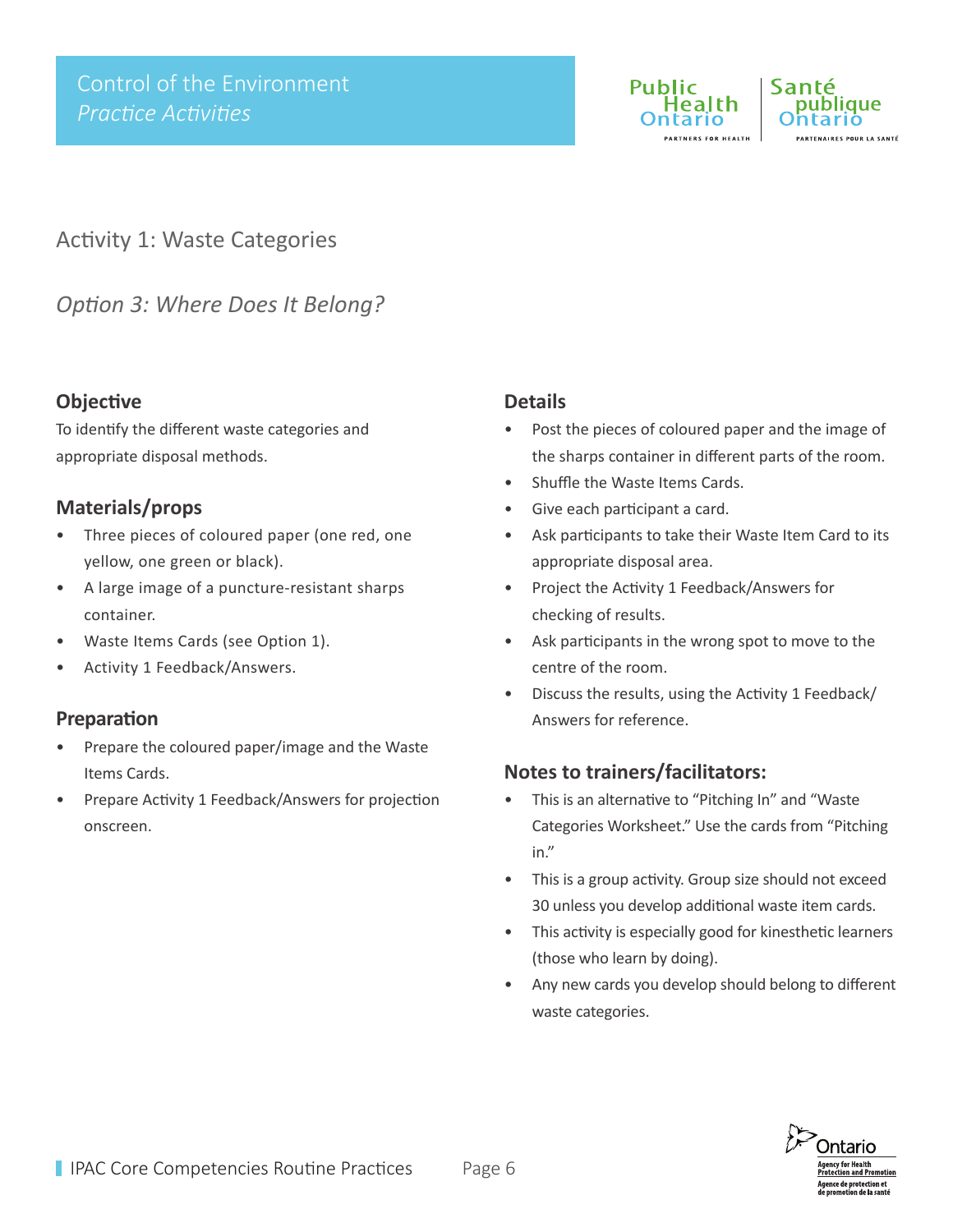

# Activity 1 Feedback/Answers (Options 1, 2 and 3)

| <b>Waste Item</b>                             | <b>Red Bag</b> | <b>Yellow Bag</b> | Green/<br><b>Black/Clear Bag</b> | <b>Sharps Container</b> |
|-----------------------------------------------|----------------|-------------------|----------------------------------|-------------------------|
| Empty IV bag                                  |                |                   | $\checkmark$                     |                         |
| Soiled gauze                                  |                |                   | $\checkmark$                     |                         |
| Tongue depressor                              |                |                   | ✓                                |                         |
| Blood glucose test strip for diabetes         |                |                   | $\checkmark$                     |                         |
| Urine test strip                              |                |                   | $\checkmark$                     |                         |
| Used mask                                     |                |                   | $\checkmark$                     |                         |
| Used razor                                    |                |                   |                                  | ✓                       |
| Cotton-tipped swabs                           |                |                   | $\checkmark$                     |                         |
| Disposable sheath for thermometers            |                |                   | $\checkmark$                     |                         |
| Empty, used urinary catheter bag              |                |                   | ✓                                |                         |
| Extremely saturated wound dressing            |                | $\checkmark$      |                                  |                         |
| Soiled infant diapers                         |                |                   | $\checkmark$                     |                         |
| Brief from an incontinent resident            |                |                   | $\checkmark$                     |                         |
| IV tubing                                     |                |                   | $\checkmark$                     |                         |
| Used facial tissue                            |                |                   | ✓                                |                         |
| Broken glass                                  |                |                   |                                  | $\checkmark$            |
| Fingernail clippings                          |                |                   | $\checkmark$                     |                         |
| Suture needle                                 |                |                   |                                  | $\checkmark$            |
| Used injection needle                         |                |                   |                                  | ✓                       |
| <b>Used lancet</b>                            |                |                   |                                  | ✓                       |
| Large sponge dripping with blood              | $\checkmark$   |                   |                                  |                         |
| Human organ                                   | $\checkmark$   |                   |                                  |                         |
| Used disinfectant wipes                       |                |                   | $\checkmark$                     |                         |
| Used disposable gown                          |                |                   | ✓                                |                         |
| Used disposable face shield                   |                |                   | $\checkmark$                     |                         |
| Used pair of disposable goggles               |                |                   | $\checkmark$                     |                         |
| Disposable suction containers with body fluid |                | $\checkmark$      |                                  |                         |
| Human tissue from biopsy                      | $\checkmark$   |                   |                                  |                         |
| Used large blood spill kit                    |                | $\checkmark$      |                                  |                         |
| Expired bottle of alcohol-based hand rub      |                |                   | $\checkmark$                     |                         |

**Ontario** Agency for Health<br>Protection and Promotion<br>Agence de protection et<br>de promotion de la santé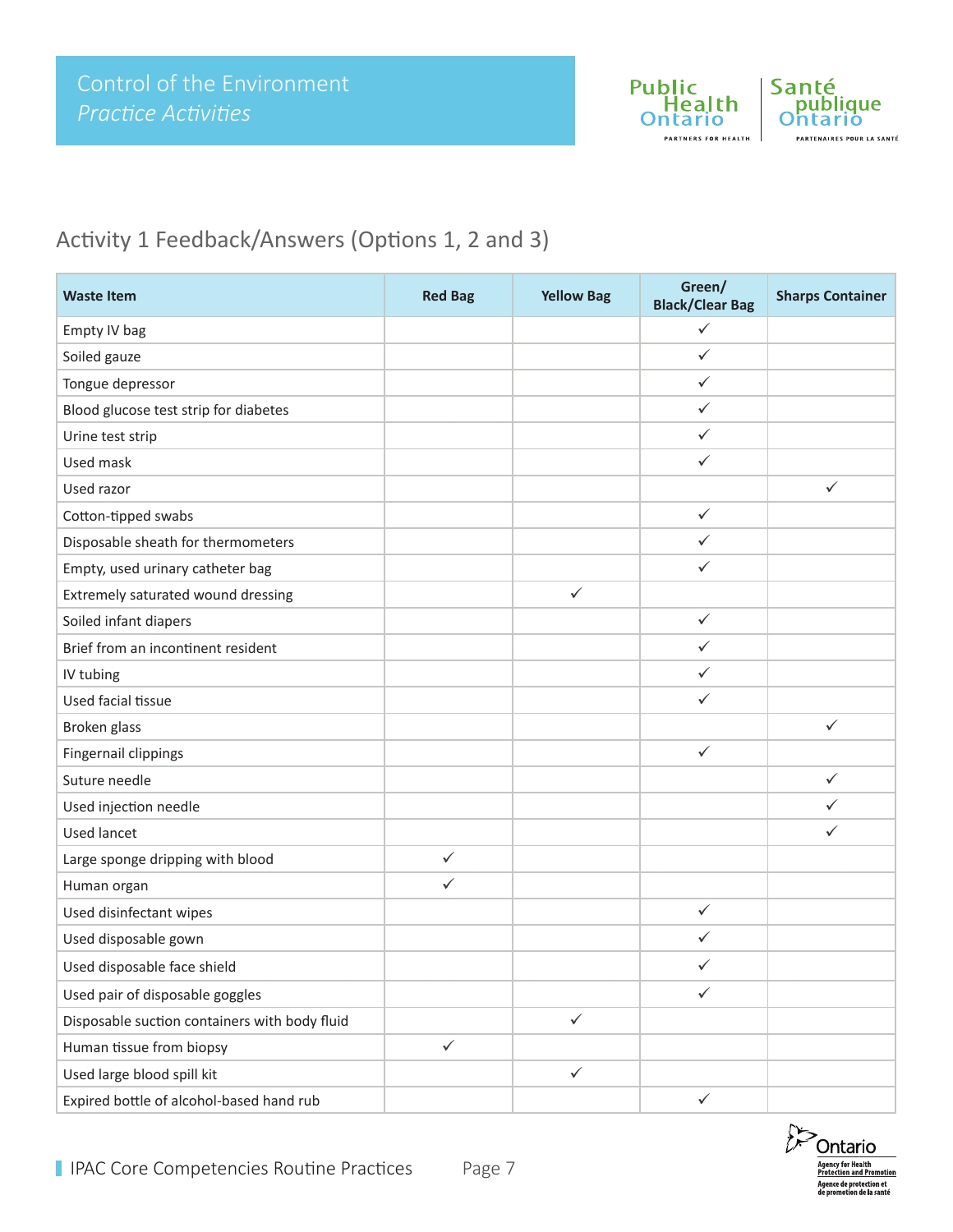

Santé publique .<br>ARTENAIRES POUR LA SANTÉ

## Activity 2: Waste Handling and Linen Management

## *Option 1: Was It Right?*

### **Objective**

To identify appropriate and inappropriate waste handling and linen management practices.

## **Materials/props**

- Waste Handling and Linen Management Worksheet.
- Pens and pencils.
- Activity 2 Feedback/Answers.

#### **Preparation**

- Print sufficient copies of the worksheet.
- Gather pens or pencils.
- Prepare Activity 2 Feedback/Answers for projection onscreen, or print copies for distribution.

#### **Details**

- Distribute the Waste Handling and Linen Management Worksheets.
- Ask participants to indicate on the worksheet whether the behaviour is appropriate or inappropriate.
- Ask participants to explain their choice in the Feedback/Explanation column.
- Discuss the results, using the Activity 2 Feedback/ Answers for reference.

- This activity can be done in pairs or teams of three to four.
- Encourage participants to discuss the comments they provided in the "Feedback/Explanation" column.
- The Activity 2 Feedback/Answers can be projected onscreen or printed and distributed.

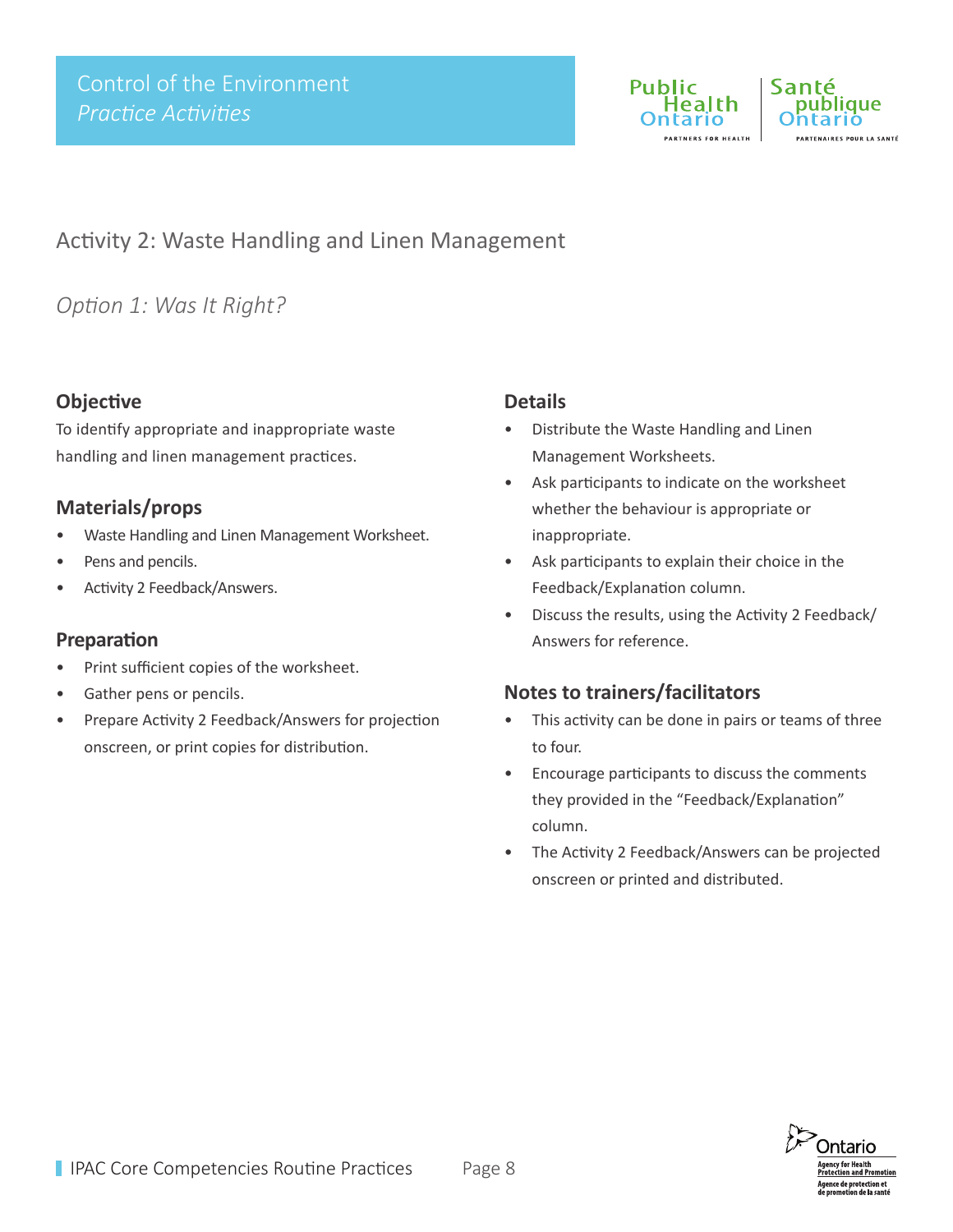

## Was It Right? Worksheet

*You observe the following behaviours in your workplace. Indicate with a "" whether the behaviour is appropriate or inappropriate, and then provide your feedback/explanation in the right-hand column.*

| <b>Your Observation</b>                                                                                                                               | <b>Appropriate</b> | Inappropriate | <b>Feedback/Explanation</b> |
|-------------------------------------------------------------------------------------------------------------------------------------------------------|--------------------|---------------|-----------------------------|
| A health care provider put on a pair of<br>gloves before collecting garbage from a<br>room.                                                           |                    |               |                             |
| A health care provider placed a disposable<br>used suction container in a green bag.                                                                  |                    |               |                             |
| A health care provider dropped a test tube.<br>The broken glass was put in a yellow bag.                                                              |                    |               |                             |
| A health care provider removed a used brief<br>from a patient/resident room and carried<br>it to the dirty utility room at the end of the<br>hallway. |                    |               |                             |
| A health care provider double-bagged<br>waste.                                                                                                        |                    |               |                             |
| A health care provider tried to squeeze<br>items into a garbage bag that was more than<br>% full.                                                     |                    |               |                             |
| A health care provider left a garbage bag<br>open when she transferred it to the garbage<br>collection room.                                          |                    |               |                             |
| After handling soiled linen, a health care<br>provider removed her gloves and washed<br>her hands.                                                    |                    |               |                             |
| A health care provider held soiled linen close<br>to his body.                                                                                        |                    |               |                             |
| A health care provider rolled up soiled linen<br>and put it on the floor.                                                                             |                    |               |                             |
| A health care provider gently put soiled<br>linen into a hamper.                                                                                      |                    |               |                             |
| A health care provider put a used syringe in<br>a sharps container.                                                                                   |                    |               |                             |

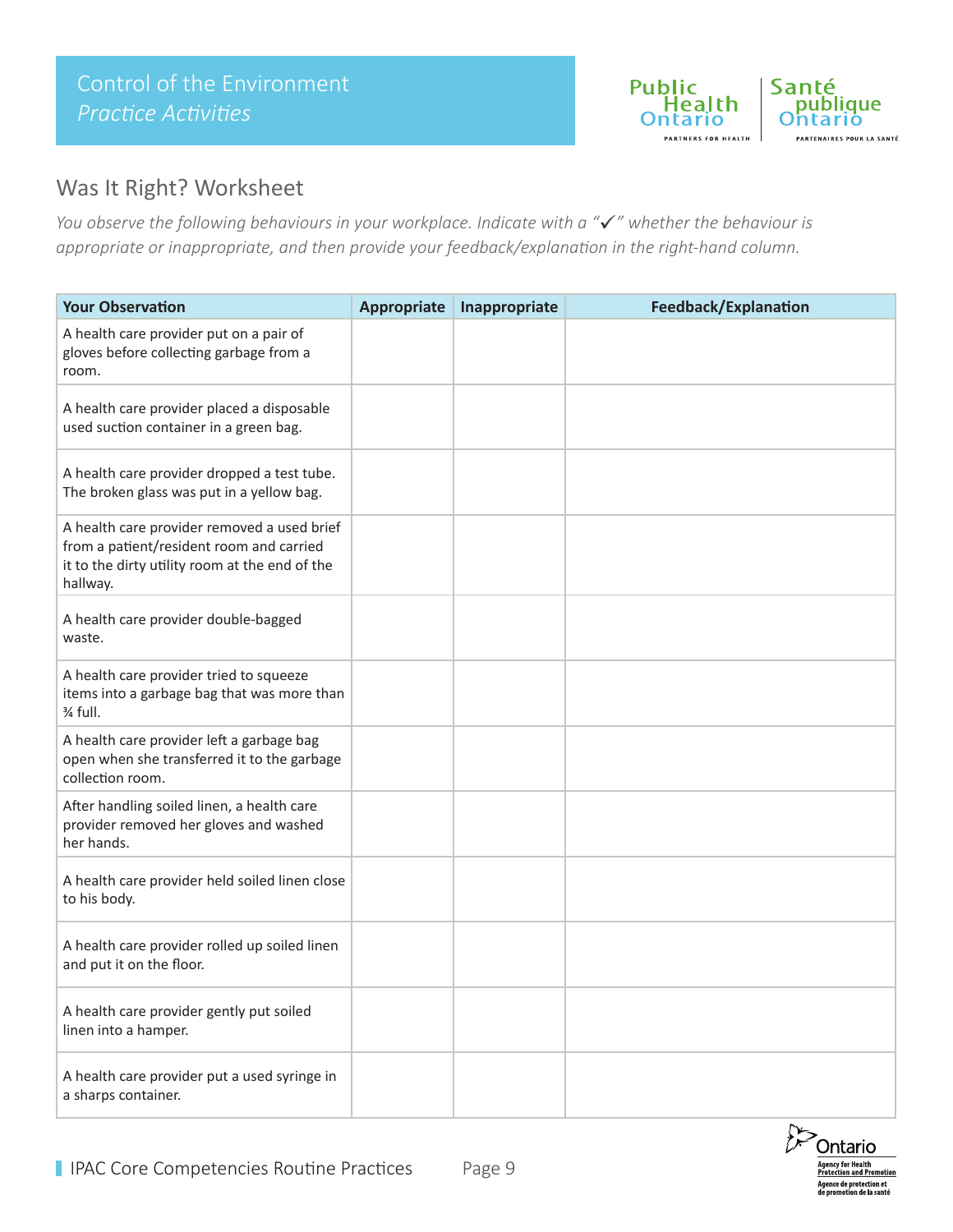

## Activity 2: Waste Handling and Linen Management

*Option 2: Waste Handling and Linen Management Card Game*

### **Objective**

To identify appropriate and inappropriate waste handling and linen management practices.

## **Materials/props**

- Waste Handling and Linen Management Cards.
- Activity 2 Feedback/Answers.

#### **Preparation**

- Prepare one set of cards for each team.
- Prepare Activity 2 Feedback/Answers for projection onscreen, or print copies for distribution.

## **Details**

- Help the participants to form teams of three.
- Place the Waste Handling and Linen Management Cards in the middle of the table.
- Ask participants to take turns drawing a card from the deck.
- Have each participant read out the card, decide if it's appropriate or inappropriate and explain why.
- Discuss the results, using the Activity 2 Feedback/ Answers as a reference.

- This is an alternative to the Was It Right? Worksheet.
- The ideal team size is three. If you decide to have more than four in a team, you will need to create more cards.
- Ask participants to explain their decision, even if the they say behaviour is appropriate.
- The Activity 2 Feedback/Answers can be projected onscreen or printed and distributed.

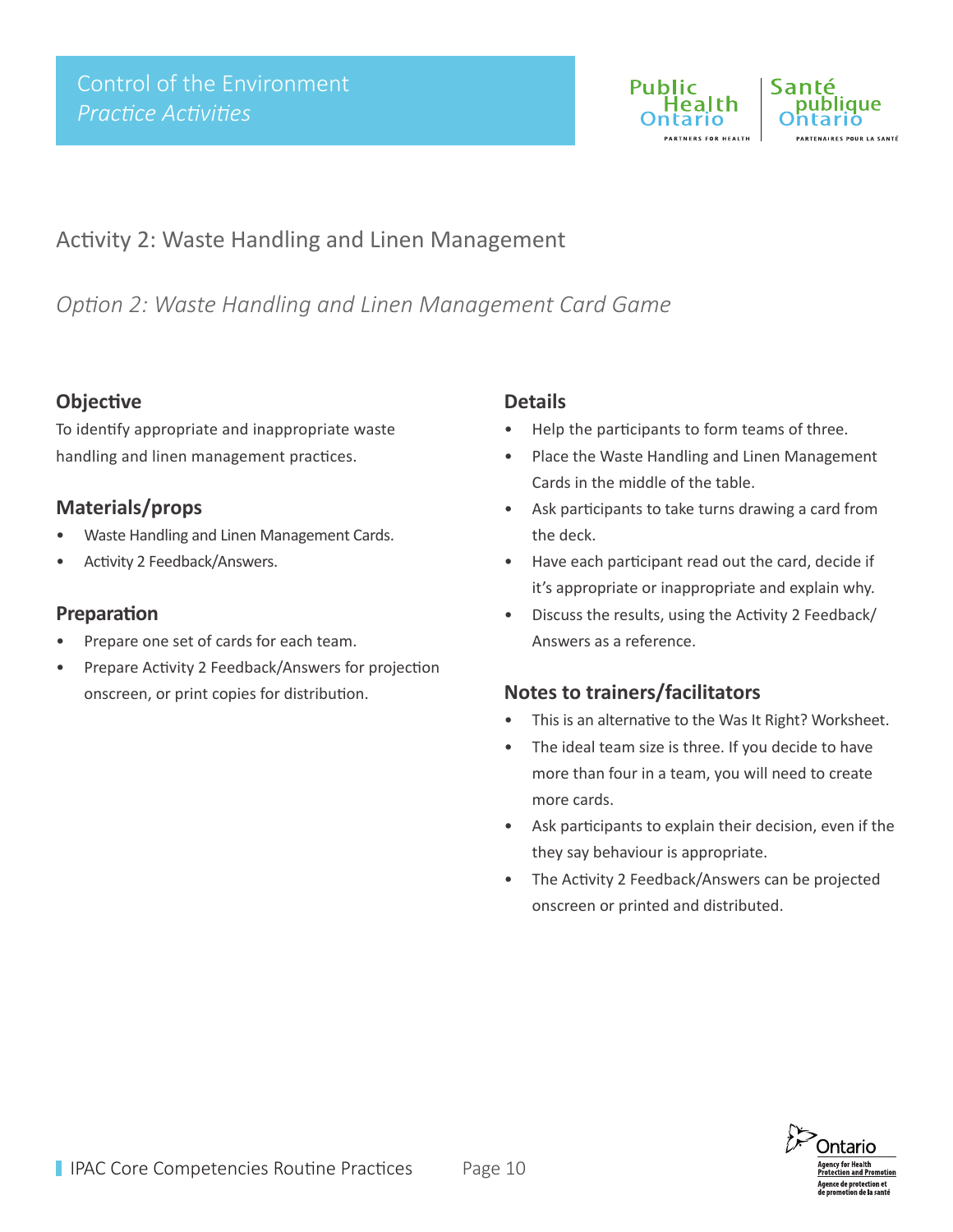

Santé<br>
publique Ohtario PARTENAIRES POUR LA SANTÉ

# Waste Handling and Linen Management Cards

| A health care provider put on a pair                                                                                                                     | A health care provider left a garbage                                     |
|----------------------------------------------------------------------------------------------------------------------------------------------------------|---------------------------------------------------------------------------|
| of gloves before collecting garbage                                                                                                                      | bag open when she transferred it to                                       |
| from a room.                                                                                                                                             | the garbage collection room.                                              |
| A health care provider put in a                                                                                                                          | After handling soiled linen, a health                                     |
| disposable used suction container in                                                                                                                     | care provider removed her gloves                                          |
| a green garbage bag.                                                                                                                                     | and washed her hands.                                                     |
| A health care provider dropped a<br>test tube. The broken glass was put<br>in a yellow bag.                                                              | A health care provider held soiled<br>linen close to his body.            |
| A health care provider removed a<br>used brief from a patient/resident<br>room and carried it to the dirty<br>utility room at the end of the<br>hallway. | A health care provider rolled up<br>soiled linen and put it on the floor. |
| A health care provider double-                                                                                                                           | A health care provider gently put                                         |
| bagged waste.                                                                                                                                            | soiled linen into a hamper.                                               |
| A health care provider tried to<br>squeeze items into a garbage bag<br>that was more than % full.                                                        | A health care provider put a used<br>syringe in a sharps container.       |

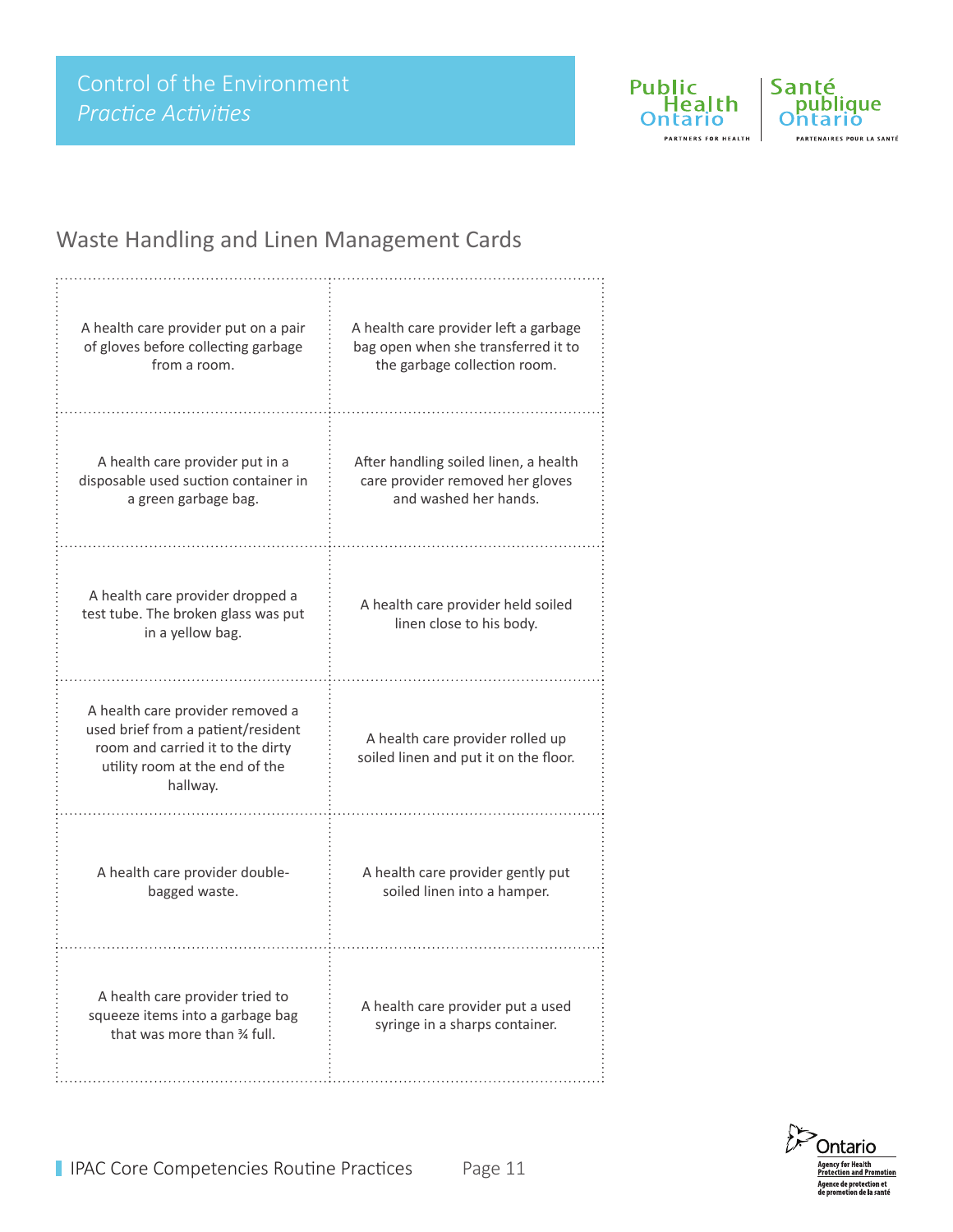

# Activity 2 Feedback/Answers (Options 1 and 2)

| <b>Your Observation</b>                                                                                                                            | <b>Appropriate</b> | Inappropriate | Feedback/Explanation                                                                                                                                     |
|----------------------------------------------------------------------------------------------------------------------------------------------------|--------------------|---------------|----------------------------------------------------------------------------------------------------------------------------------------------------------|
| A health care provider put on a pair of gloves<br>before collecting garbage from a room.                                                           |                    |               | According to Routine Practices, your risk<br>assessment determines when you need to<br>use PPE. To protect your hands, you would<br>need to wear gloves. |
| A health care provider placed a disposable used<br>suction container into a green bag.                                                             |                    | $\checkmark$  | Substances in a suction container should not<br>be treated as general waste. A yellow bag<br>should be used.                                             |
| A health care provider dropped a test tube. The<br>broken glass was put in a yellow bag.                                                           |                    | ✓             | Broken glass must be discarded in a<br>puncture-resistant sharps container.                                                                              |
| A health care provider removed a used brief from<br>a patient/resident room and carried it to the dirty<br>utility room at the end of the hallway. |                    |               | The used brief should be placed in a green/<br>black/clear bag at point-of-care.                                                                         |
| A health care provider double-bagged waste.                                                                                                        |                    | $\checkmark$  | Double-bagging is not necessary.                                                                                                                         |
| A health care provider tried to squeeze items into<br>a garbage bag that was more than 34 full.                                                    |                    | ✓             | Garbage bags should be tied when % full,<br>and never compressed.                                                                                        |
| A health care provider left a garbage bag open<br>when she transferred it to the garbage collection<br>room.                                       |                    | $\checkmark$  | Garbage bags should be tied properly before<br>transportation.                                                                                           |
| After handling soiled linen, a health care provider<br>removed her gloves and washed her hands.                                                    | ✓                  |               | Hand hygiene is important after the removal<br>of gloves.                                                                                                |
| A health care provider held soiled linen close to<br>his body.                                                                                     |                    | $\checkmark$  | The health care provider may have<br>contaminated his uniform or clothing.                                                                               |
| A health care provider rolled up soiled linen and<br>put it on the floor.                                                                          |                    | ✓             | Linen should never be put on the floor.                                                                                                                  |
| A health care provider gently put soiled linen into<br>a hamper.                                                                                   | ✓                  |               | Soiled linen should be put gently into a<br>linen hamper to avoid contaminating the<br>environment.                                                      |
| A health care provider put a used syringe into a<br>sharps container.                                                                              | ✓                  |               | Any used syringe must be discarded in a<br>puncture-resistant sharps container.                                                                          |

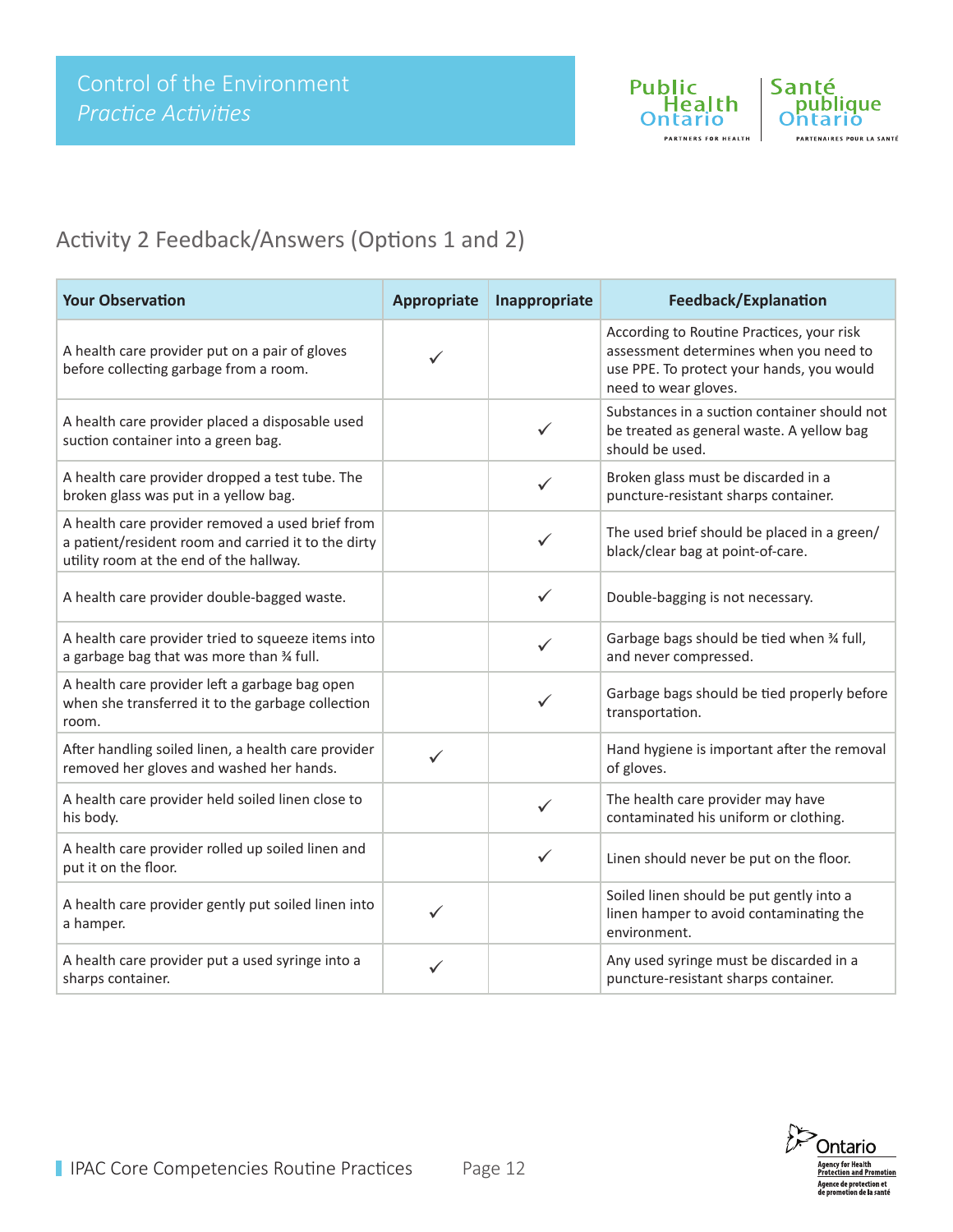

Santé ublique .<br>ARTENAIRES POUR LA SANTÉ

# Activity 3: Control of the Environment Board Game

#### **Objective**

To consolidate and reinforce good practices of control of environment.

## **Materials/props**

- Cards, dice and game board.
- Small prizes (e.g. candies, bookmarks, ball pens).
- Small items/game pieces for different players (e.g. different-coloured paper clips, erasers, elastic bands, bread tags, coins etc.).

#### **Preparation**

- Print the game board on a large piece of paper.
- Prepare the other materials/props.

#### **Details**

- Help the participants to form teams of two to four.
- Distribute a set of Control of the Environment Board Game Cards, dice, small items/game pieces and a game board to each team.
- Instruct participants on how to play the game.
- Collect everything from the teams when they have has a winner.

- This is a consolidation activity for the Control of the Environment component.
- Each player must be given a different marker.
- If possible, print the game board on a large piece of paper and have it laminated.
- The game can stop when each team has a winner, or when all players have reached the finish.

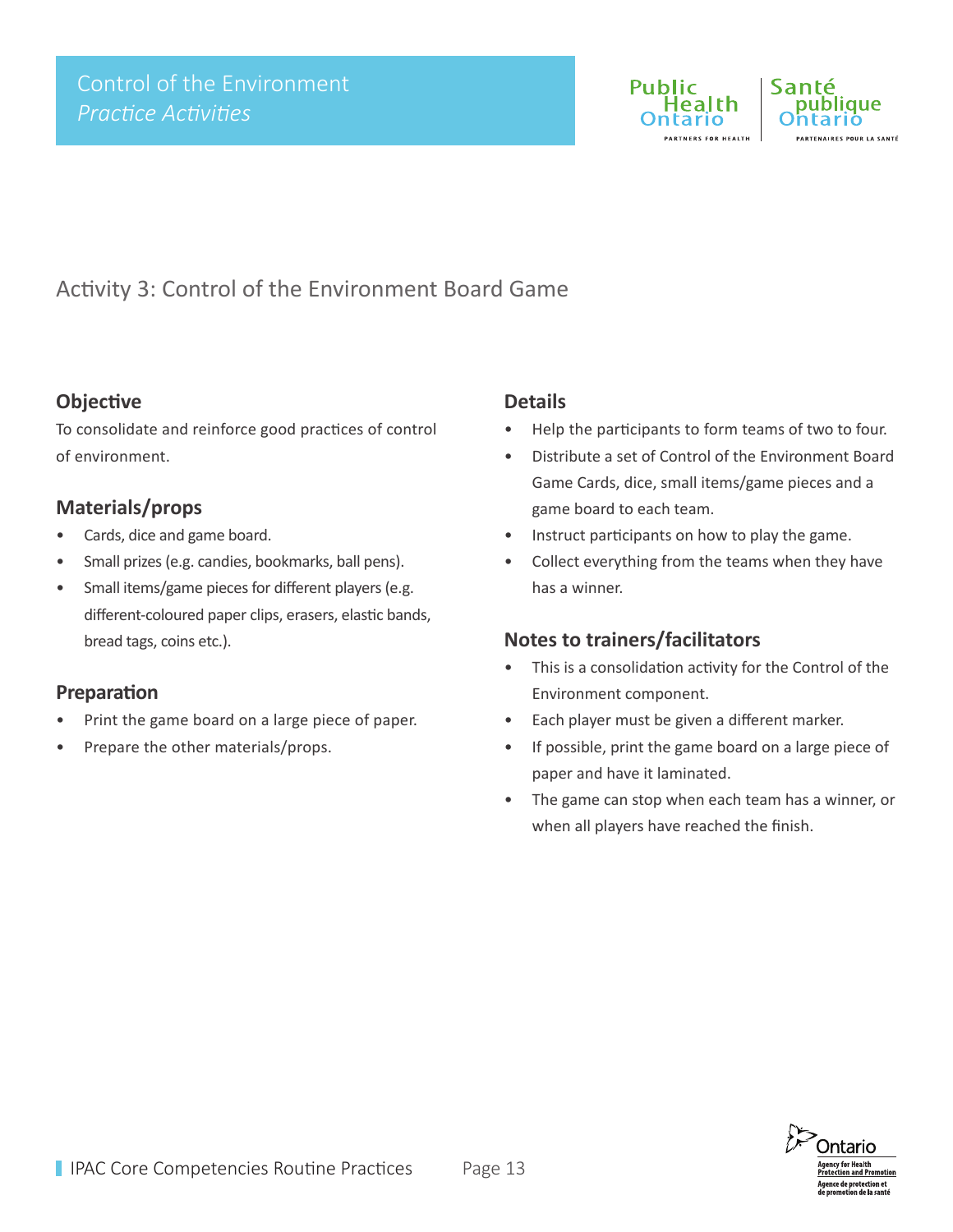# Control of the Environment *Practice Activities*





#### **Instructions:**

Form teams of two to four players. You need a pile of cards and dice to play this game.

Each player rolls the dice; the player with the highest score starts.

Roll the dice to determine the number of steps you can move your marker forward.

When you land on a blue circle, pick a card. Read out loud what is on the card and follow the instructions.

When you land on a grey circle, stop and wait for your next turn.

The first player to reach the finish is the winner.



**FINISH**

**START**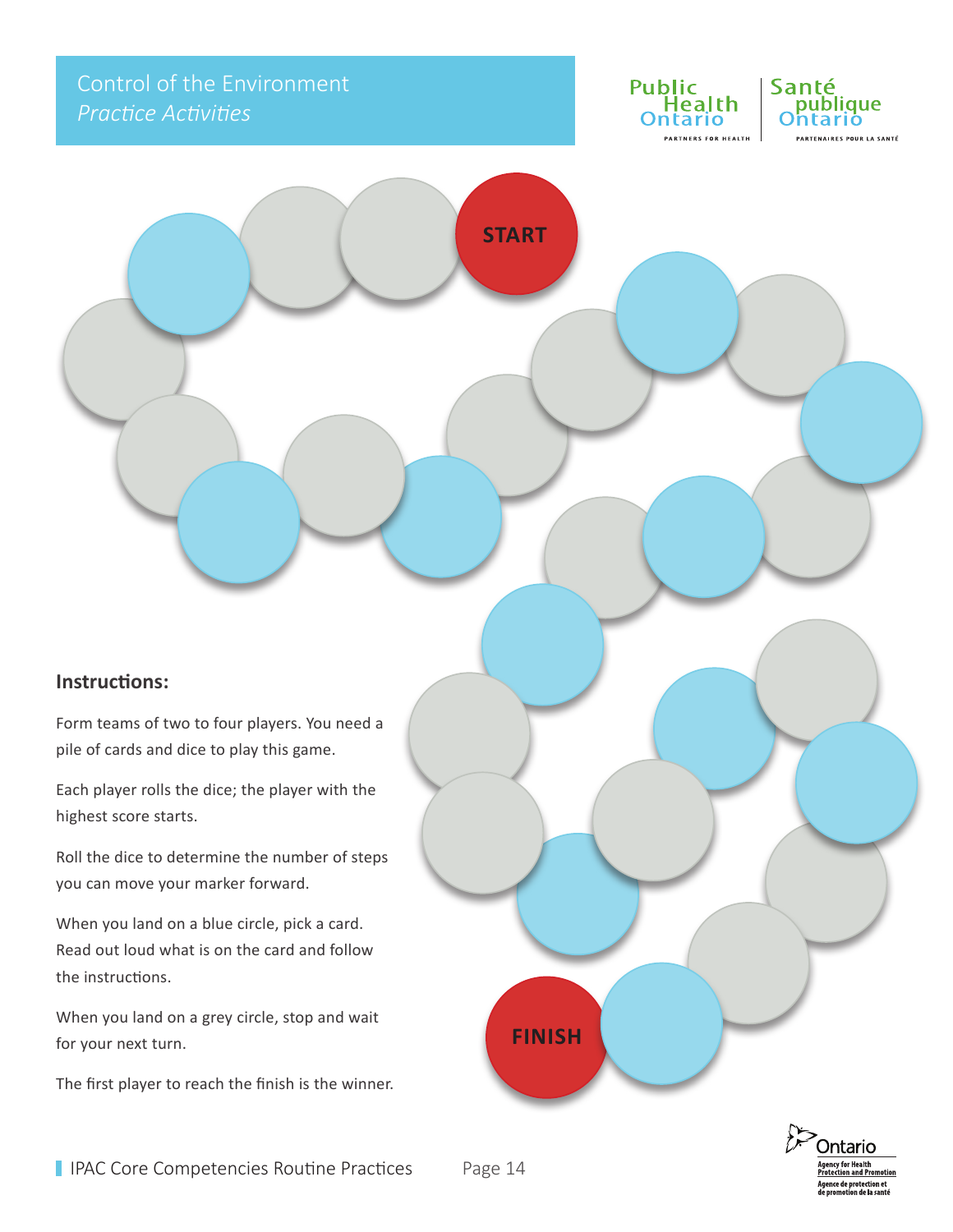

**ADTNEDE COD HEALTH** 



## Control of the Environment Board Game Cards

You performed proper hand hygiene after you handled soiled linen. This is a good practice.

*Get a small prize from the facilitator and move 1 step forward.*

You placed a used sharp in a puncture-resistant sharps container. Well done!

*Move 1 step forward.*

You wiped up a blood spill from the floor. Then, you cleaned and disinfected the area. You did the right thing. Cleaning is part of a two-step process: clean first, then disinfect.

*Move 1 step forward.*

You held soiled linen away from your body. This is a good practice. This helps to avoid contaminating your uniform. Good work!

*Roll the dice again.*

You tied the linen bag for transportation to the laundry service when it was  $\frac{2}{3}$  full. You are following good practices.

*Move 1 step forward.*

You cleaned a washroom. You removed your gloves but did not clean your hands. This is not a good practice.

*Lose a turn.*

You left a used sharp on the bedside table after giving an injection. This is an unsafe practice. Used sharps should be put in a puncture-resistant sharps container immediately.

*Move back 1 step.*

You poured a large amount of water into a bucket and then added disinfectant. You did not measure the amount of water or the amount of disinfectant. You did not follow the dilutions recommended by the manufacturer. Your disinfectant solution may not be effective.

#### *Lose a turn.*

You put soiled linen on the floor and started to put clean linen on the bed. This is an unsafe practice. Soiled linen should be put directly in a soiled linen hamper and never be left on the floor.

*Move back 3 steps.*

Instead of walking toward the linen hamper, you threw the soiled linen into the linen hamper across the bed. This is not a good practice. You should gently place soiled linen in a linen bag.

*Move back 1 step.*

You gently put soiled linen into a linen hamper immediately after removing it from a bed. This is a good practice.

*Move 1 step forward.*

You think the garbage bag is not strong enough, so you use double bags. It is not necessary to doublebag unless the first bag is stretched and damaged. Also, remember not to overfill garbage bags.

*Move back 1 step.*

Based on your risk assessment, you put on a pair of gloves before you handled soiled linen. This is a good practice. Marvellous!

*Move 2 steps forward.*

You compressed the garbage bag so that you could fit more in the bag. This is not a safe practice. You may get a sharps injury if a sharp object was misplaced in the bag.

*Lose a turn.*

You cleaned and disinfected a singleuse item. This is not a good practice. Single-use items should never be reused.

*Lose a turn.*

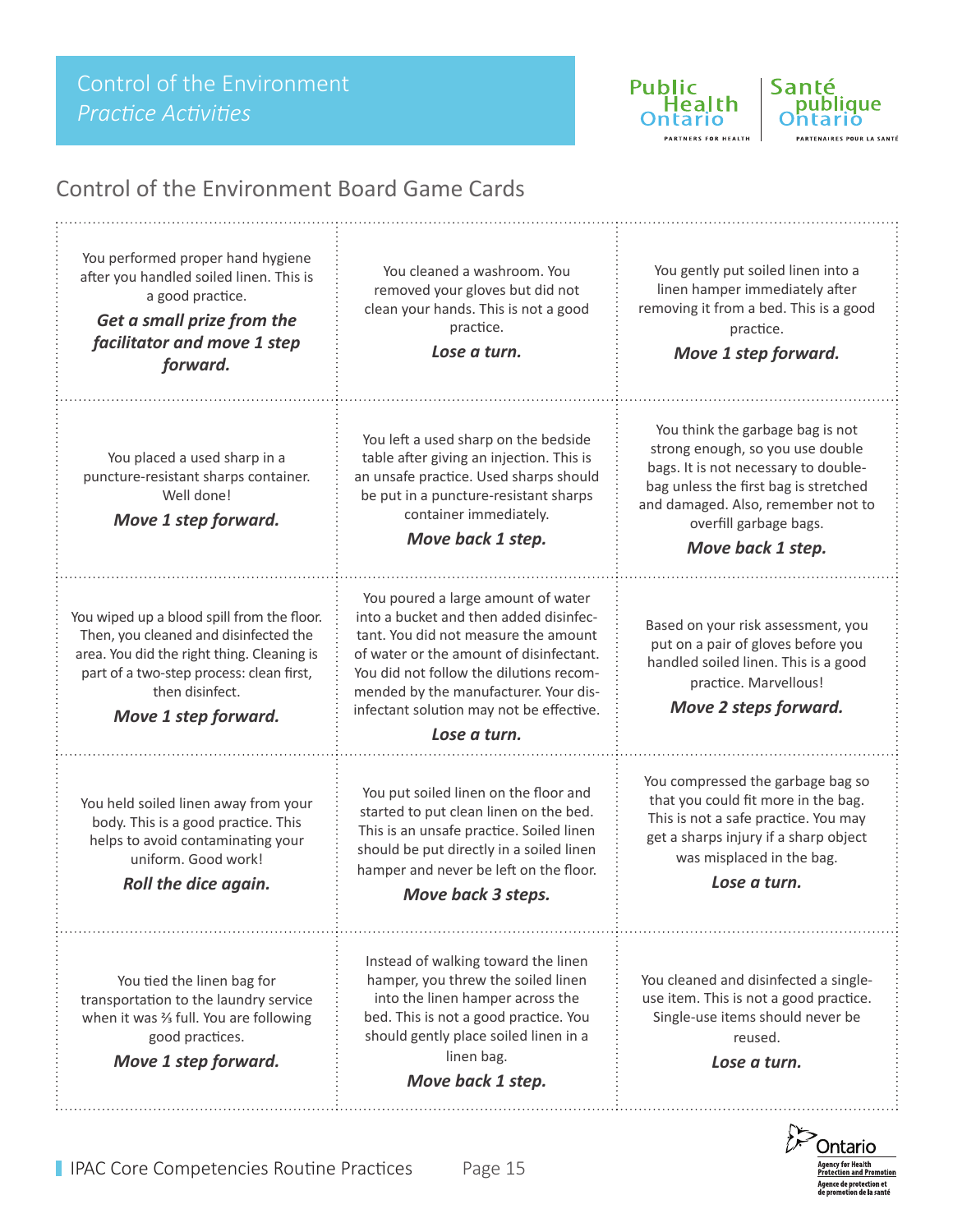Control of the Environment *Practice Activities*

Public<br>
e Health **Ontario** PARTNERS FOR HEALTH



. . . . . 1

# Control of the Environment Board Game Cards

| You diluted a cleaning product<br>according to the manufacturer's<br>recommendation(s). Well done!<br>Move 1 step forward.                                                                                                                                   | You cleaned and disinfected the<br>blood pressure cuff between client/<br>patient/resident uses. You've done a<br>great job.<br>Get a small prize from the<br>facilitator.                                                                                              | You used the same cloth to clean the<br>furniture surfaces and the washroom<br>of a four-bed room. This is not good<br>practice.<br>Lose a turn.                                                                                            |
|--------------------------------------------------------------------------------------------------------------------------------------------------------------------------------------------------------------------------------------------------------------|-------------------------------------------------------------------------------------------------------------------------------------------------------------------------------------------------------------------------------------------------------------------------|---------------------------------------------------------------------------------------------------------------------------------------------------------------------------------------------------------------------------------------------|
| You requested installation of an<br>acrylic barrier at the reception desk<br>of the clinic. This helps to protect<br>staff from exposure to respiratory<br>droplets. Great suggestion!<br>Move 1 step forward.                                               | You moved a commode from one<br>patient room to another without<br>cleaning it. Equipment must be<br>cleaned between patient uses.<br>Move back 2 steps.                                                                                                                | You cleaned the furniture in the<br>client/patient/resident rooms<br>according to the given schedule.<br>Routine cleaning is essential. Great<br>workl<br>Move 1 step forward.                                                              |
| You reviewed blueprints for a new<br>health care setting and recommended<br>removing the dedicated hand-washing<br>sinks to give more office space. This is<br>not a good suggestion, because hand<br>washing helps prevent infection.<br>Move back 2 steps. | Mrs. Pink started having diarrhea<br>during your shift. You instructed her to<br>stay in her room and performed hand<br>hygiene, and you reported the new<br>onset of Mrs. Pink's diarrhea to your<br>supervisor. Great prevention strategies!<br>Move 3 steps forward. | You proposed removing a hand<br>hygiene station at the entrance to<br>your clinic to set up a notice board.<br>This is not a good idea, because<br>it decreases accessibility to hand<br>hygiene to clients and staff.<br>Move back 1 step. |

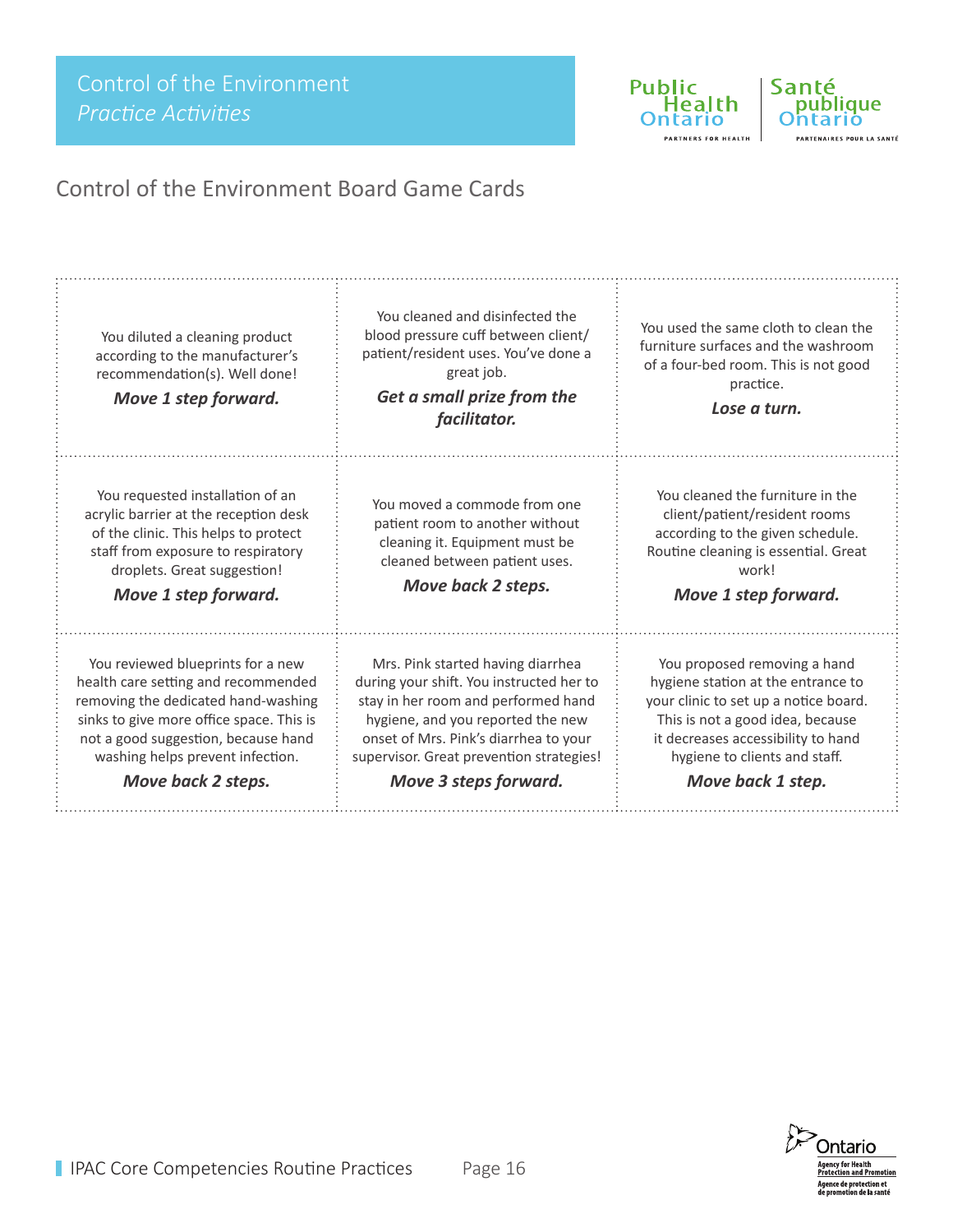

## Activity 4: Control of the Environment Role Play

#### **Objective**

To discuss how infections can be prevented and controlled by accommodation, barriers and hand hygiene equipment.

## **Materials/props**

- Five Role-Play Scripts.
- Activity 4 Possible Scenarios Feedback for Debriefing.

#### **Preparation**

Prepare enough Role Play Scripts for the expected number of teams/individuals.

#### **Details**

#### *Option 1*

- Arrange the participants into teams.
- Give each team one Role Play Script.

## **Notes to trainers/facilitators**

- This can be a large-group or small-group activity.
- See the sample feedback form for this activity.
- Review the scenario and determine how you would like to arrange the participants in teams. (See attachment.)

#### *Option 2*

- Arrange the participants into teams.
- Give each team all Role Play Scripts.
- Instruct participants that some people will be the characters, and the rest will be observers.
- Characters perform the Role Play Scripts.
- After each script has been performed, all team members should discuss the engineering control(s) involved and how it/they helped prevent the transmission of infection.
- Provide feedback for each scenario, using Activity 4 Possible Scenario Feedback for Debriefing as a reference.

| <b>Scenario</b>                     | <b>Characters</b>                                        |
|-------------------------------------|----------------------------------------------------------|
| Scenario 1 - Precautions            | Narrator, Mr. Purple, Health Care Provider               |
| Scenario 2 - Clean-up               | Narrator, Mrs. Brown, Mrs. Pink                          |
| Scenario 3 - Sinks                  | Narrator, EVS Trainer, EVS Trainee                       |
| Scenario 4 - Alcohol-Based Hand Rub | Narrator, Health Care Provider 1, Health Care Provider 2 |
| Scenario 5 - Clinic Design          | Narrator, Receptionist, Administrator                    |

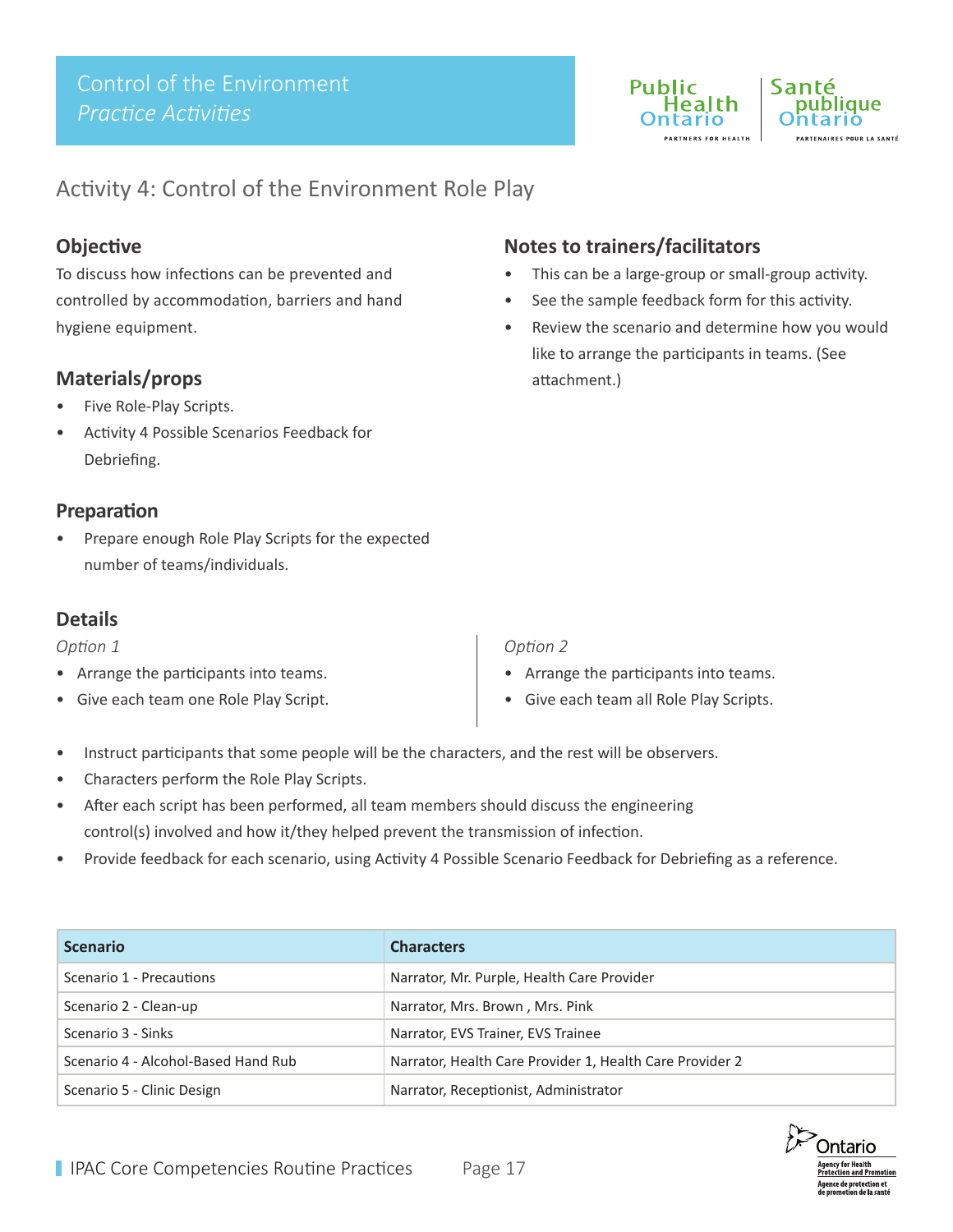

# Role Play Scripts

| <b>Scenario 1</b>                 |                                                                   |                                                                                                                                                       |
|-----------------------------------|-------------------------------------------------------------------|-------------------------------------------------------------------------------------------------------------------------------------------------------|
| Part 1                            | Narrator                                                          | There are two patients/residents in a two-bed room. A health care provider<br>enters the room.                                                        |
| Part 2                            | Mr. Purple                                                        | I feel horrible. I can't stop coughing (cough, cough) and can't catch my<br>breath. I'm feeling hot, too. AAAAAAAchooo!                               |
| Part 3                            | <b>Health Care</b><br>Provider                                    | Mr. Purple, when did you start coughing? How are you feeling? I need to<br>take your temperature! I'm going to pull this curtain and leave it closed. |
| Part 4                            | Mr. Purple                                                        | Don't pull that curtain! I need the light from the window. It's too dark in<br>here. I must have the natural light.                                   |
| <b>Group</b><br><b>Discussion</b> | Discuss what the Health Care Provider needs to say to Mr. Purple. |                                                                                                                                                       |

| <b>Scenario 2</b>          |                                       |                                                                                                                                          |  |
|----------------------------|---------------------------------------|------------------------------------------------------------------------------------------------------------------------------------------|--|
| Part 1                     | Narrator                              | Two patients/residents are in a two-bed room. [make sounds of vomiting]<br>and explosive diarrhea] Mrs. Brown comes out of the bathroom. |  |
| Part 2                     | Mrs. Brown                            | Sorry about that. I just exploded. I wonder what's going on with me! I have<br>really bad cramps.                                        |  |
| Part 3                     | Mrs. Pink                             | I couldn't help but hear that! Hope you feel better soon. Hope you don't get<br>caught short!                                            |  |
| Part 4                     | Mrs. Brown                            | Uh oh! It's happening again! I didn't make it! I feel like a little child.                                                               |  |
| Part 5                     | Narrator                              | Mrs. Brown pulls the call bell. The health care provider comes into the<br>room.                                                         |  |
| Group<br><b>Discussion</b> | Discuss what actions are needed next. |                                                                                                                                          |  |

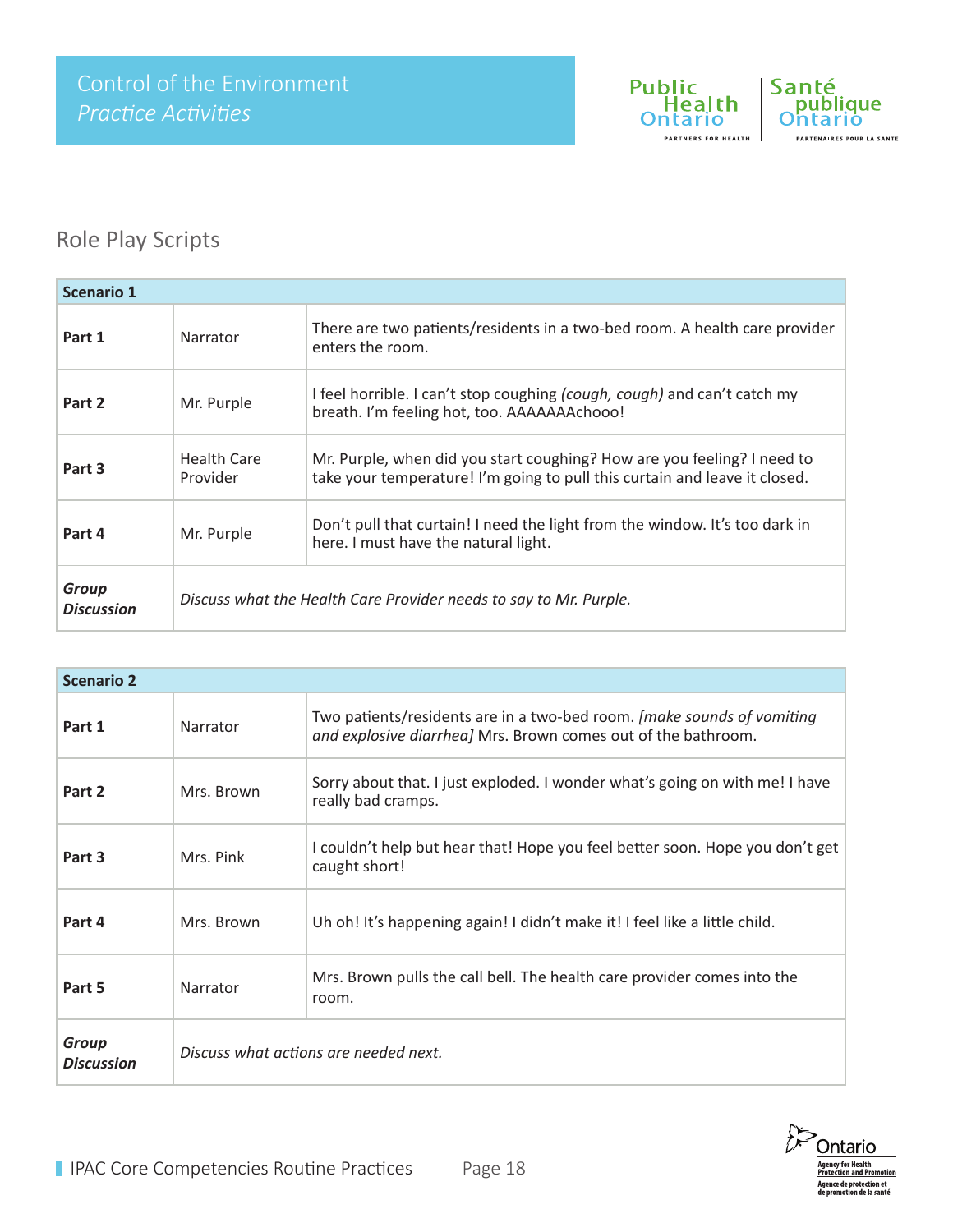



| <b>Scenario 3</b>                 |                                                                    |                                                                                                                                                                                               |
|-----------------------------------|--------------------------------------------------------------------|-----------------------------------------------------------------------------------------------------------------------------------------------------------------------------------------------|
| Part 1                            | Narrator                                                           | An Environmental Services (EVS) Trainer is orienting a new EVS trainee<br>today. The trainee has been working on his/her own for about a 1/2 hour.<br>They are discussing discharge cleaning. |
| Part 2                            | <b>FVS</b> Trainee                                                 | I see what you mean about having to work quickly. Should I just dump this<br>leftover water from the bath basin in this sink?                                                                 |
| Part 3                            | <b>FVS Trainer</b>                                                 | You mean the one with the sign that says "Dedicated Hand-Washing Sink"?                                                                                                                       |
| <b>Group</b><br><b>Discussion</b> | Discuss what the EVS trainer needs to say next to the EVS trainee. |                                                                                                                                                                                               |

| <b>Scenario 4</b>          |                                       |                                                                                                                                    |  |  |
|----------------------------|---------------------------------------|------------------------------------------------------------------------------------------------------------------------------------|--|--|
| Part 1                     | Narrator                              | Two health care providers are standing in front of a wall-mounted alcohol-<br>based hand rub dispenser.                            |  |  |
| Part 2                     | Health Care<br>Provider 1             | This dispenser has been empty for at least a month.                                                                                |  |  |
| Part 3                     | Health Care<br>Provider 2             | The one down the hall is empty, too. And, when I punched in this morning,<br>the one that is usually on the wall was totally gone! |  |  |
| Group<br><b>Discussion</b> | Discuss what actions are needed next. |                                                                                                                                    |  |  |

| <b>Scenario 5</b>          |                                                               |                                                                                                                                   |  |  |
|----------------------------|---------------------------------------------------------------|-----------------------------------------------------------------------------------------------------------------------------------|--|--|
| Part 1                     | Narrator                                                      | A receptionist and the administrator in a clinic are discussing the design of<br>the reception area.                              |  |  |
| Part 2                     | Receptionist                                                  | I went to my own family doctor the other day. The receptionist there had an<br>acrylic barrier around her desk. Could we get one? |  |  |
| Part 3                     | Administrator                                                 | Don't you think it would be less "client friendly"? It sounds expensive. It's<br>not in the budget.                               |  |  |
| Group<br><b>Discussion</b> | What would the infection control professional say about this? |                                                                                                                                   |  |  |

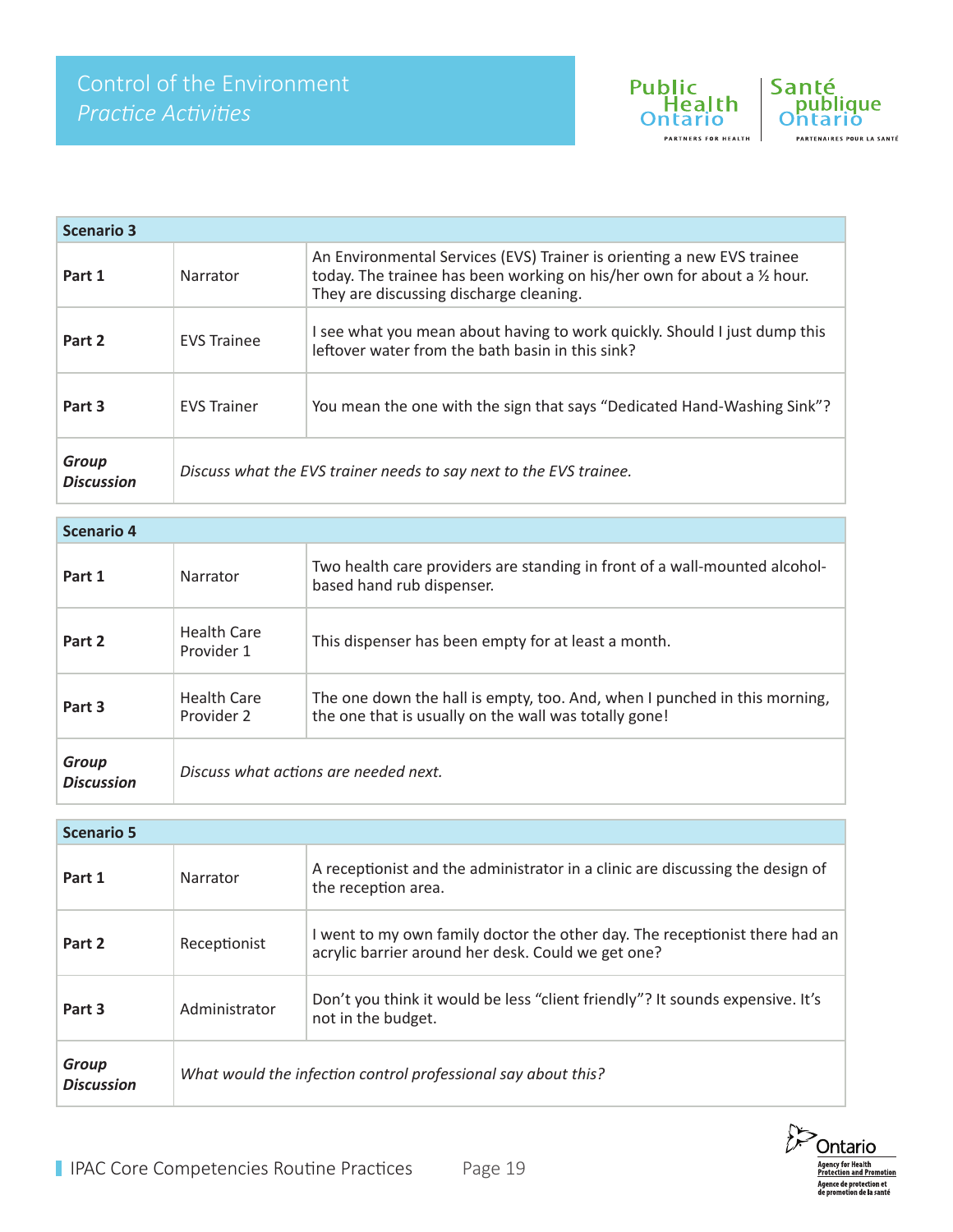

Santé<br>
publique **Ontario** PARTENAIRES POUR LA SANTÉ

# Activity 4: Possible Scenario Feedback for Debriefing

| Scenario 1                                                        | The Health Care Provider needs to explain:                                                                                                                                                 |
|-------------------------------------------------------------------|--------------------------------------------------------------------------------------------------------------------------------------------------------------------------------------------|
| Discuss what the                                                  | The transmission of respiratory infectious agents.<br>$\bullet$                                                                                                                            |
| <b>Health Care Provider</b><br>needs to say to the Mr.<br>Purple. | The importance of how a barrier such as a closed curtain can help<br>$\bullet$<br>prevent the transmission of infection.                                                                   |
|                                                                   | The Health Care Provider may also take this opportunity to help the<br>patients/residents learn about:                                                                                     |
|                                                                   | The importance of hand hygiene.<br>$\bullet$                                                                                                                                               |
|                                                                   | The need for health care providers and visitors to wear personal<br>$\bullet$<br>protective equipment.                                                                                     |
|                                                                   | Respiratory etiquette (such as coughing or sneezing into your sleeves).<br>$\bullet$                                                                                                       |
| <b>Scenario 2</b>                                                 | The following actions are needed:                                                                                                                                                          |
| <b>Discuss what actions</b>                                       | Perform hand hygiene according to the 4 Moments for hand hygiene.<br>$\bullet$                                                                                                             |
| are needed next.                                                  | Use personal protective equipment (gown and gloves and facial<br>$\bullet$<br>protection if necessary based on risk assessment).                                                           |
|                                                                   | Clean and disinfect soiled equipment/surfaces according to<br>$\bullet$<br>procedures.                                                                                                     |
|                                                                   | Reinforce the importance of hand hygiene with Mrs. Brown and Mrs.<br>$\bullet$<br>Pink.                                                                                                    |
|                                                                   | Inform the supervisor and the infection control professional about Mrs.<br>$\bullet$<br>Brown's new gastrointestinal symptoms.                                                             |
|                                                                   | Check the availability of a single room with a dedicated toilet for Mrs.<br>$\bullet$<br>Brown.                                                                                            |
| <b>Scenario 3</b>                                                 | The EVS trainer needs to say:                                                                                                                                                              |
| Discuss what the EVS<br>Trainer needs to say to                   | "Don't use a dedicated hand-washing sink for anything except hand<br>$\bullet$<br>washing."                                                                                                |
| the EVS Trainee.                                                  | "No matter what is in that container, you need to do a risk assessment<br>$\bullet$<br>to protect yourself from a possible splash; you may need to wear<br>personal protective equipment." |
|                                                                   | "You always need to know what is in a container before you discard it.<br>$\bullet$<br>Always follow our facility's policies and procedures for discarding any<br>liquids."                |
|                                                                   | "Always remember to do hand hygiene according to the 4 Moments."                                                                                                                           |